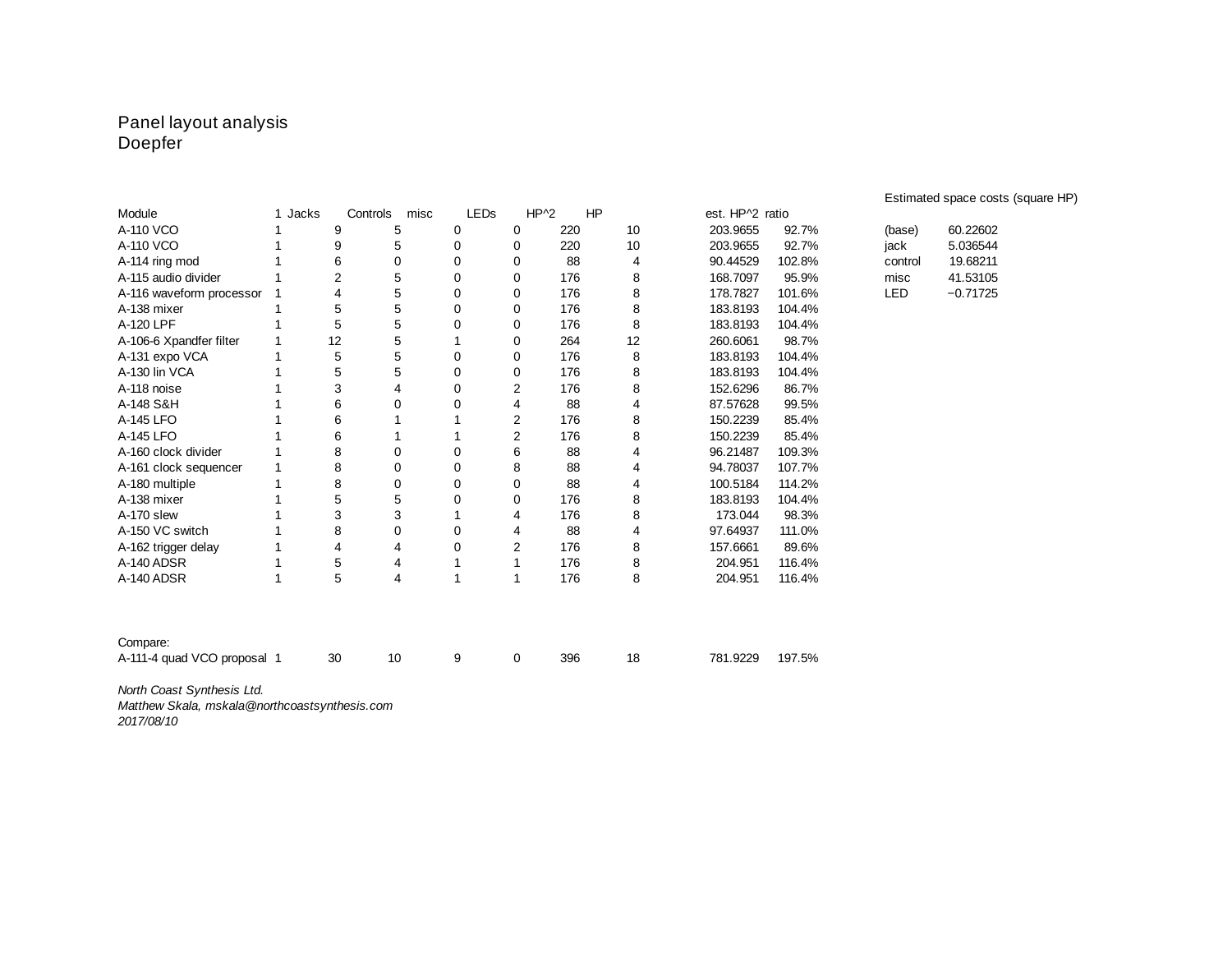### Panel layout analysis Mutable Instruments

| Module         | 1 Jacks |    | Controls<br>misc | LEDs |   | $HP^2$ | HP | est. HP^2 ratio                               |
|----------------|---------|----|------------------|------|---|--------|----|-----------------------------------------------|
| Yarns          |         | 8  | 4                | 4    | 4 | 264    | 12 | 282.9386<br>107.2%<br>$-4.30967$<br>(base)    |
| <b>Braids</b>  |         | 6  |                  | 4    | 0 | 352    | 16 | 12.20006<br>342.5307<br>97.3%<br>jack         |
| <b>Braids</b>  |         | 6  |                  | 4    | 0 | 352    | 16 | 97.3%<br>342.5307<br>20.37127<br>control      |
| Links          |         | 12 | 0                | 0    | 3 | 88     | 4  | 124.9321<br>142.0%<br>32.76029<br>misc        |
| Tides          |         | 13 |                  | 0    | 3 | 308    | 14 | 279.7311<br>90.8%<br><b>LED</b><br>$-5.71962$ |
| <b>Ripples</b> |         | 9  | 3                | 0    | 0 | 176    | 8  | 166.6046<br>94.7%                             |
| <b>Rings</b>   |         | 10 | 12               | 0    | 2 | 308    | 14 | 350.7069<br>113.9%                            |
| Elements 1     |         | 18 | 28               | 0    | 2 | 748    | 34 | 774.2476<br>103.5%                            |
| Grids          |         | 14 | 8                | 0    | 3 | 352    | 16 | 312.3024<br>88.7%                             |
| Streams        |         | 8  | 11               | 0    | 8 | 264    | 12 | 271.6178<br>102.9%                            |
| <b>Kinks</b>   |         | 12 | 0                | 0    | 3 | 88     | 4  | 124.9321<br>142.0%                            |
| Clouds         |         | 12 | 10               | 0    | 4 | 396    | 18 | 322.9252<br>81.5%                             |

*North Coast Synthesis Ltd. Matthew Skala, mskala@northcoastsynthesis.com 2017/08/10*

Estimated space costs (square HP)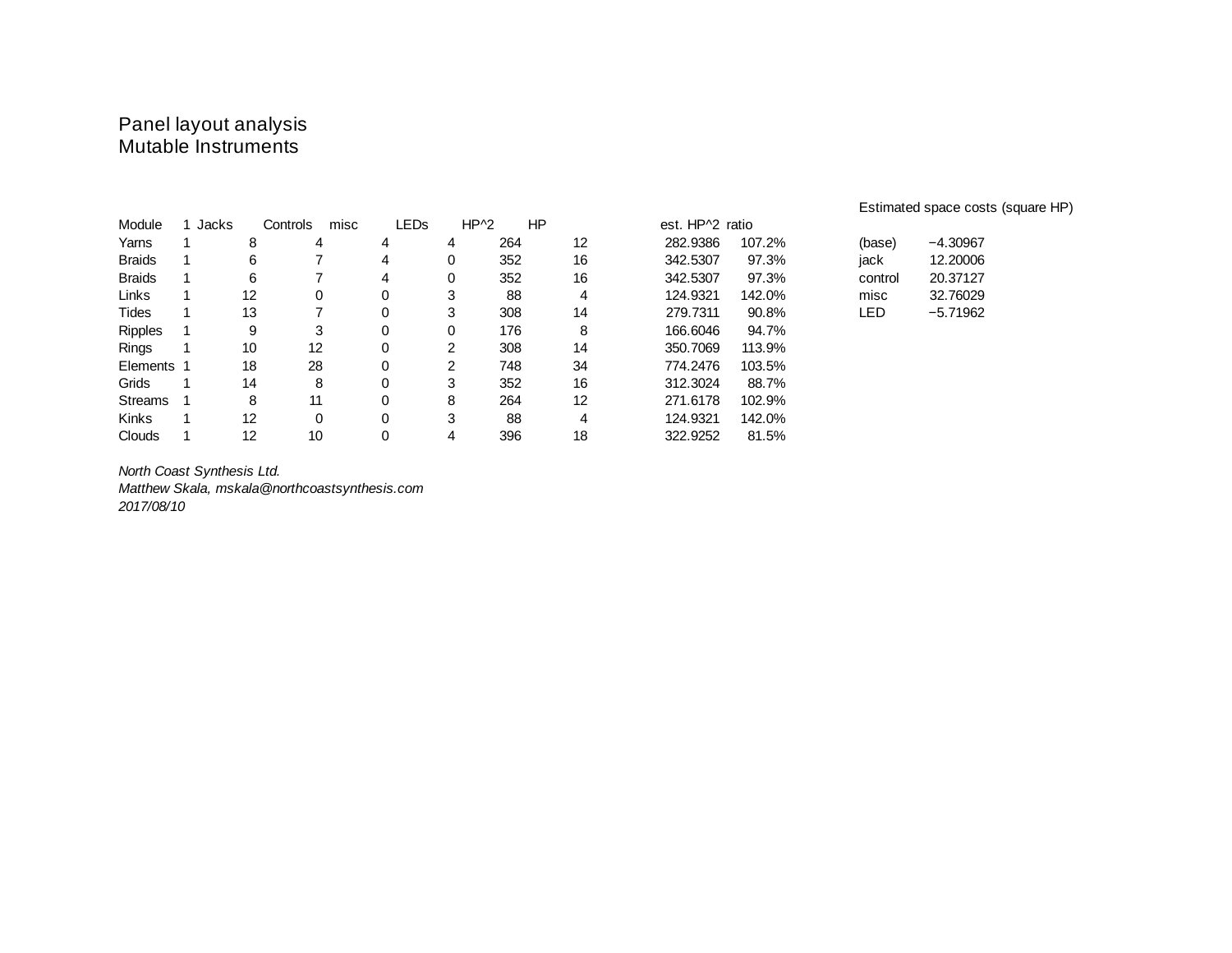## Panel layout analysis Makenoise

|                        |         |    |                  |    |                       |     |    |                 |        | Estimated space costs (square HP) |
|------------------------|---------|----|------------------|----|-----------------------|-----|----|-----------------|--------|-----------------------------------|
| Module                 | 1 Jacks |    | Controls<br>misc |    | $HP^2$<br><b>LEDS</b> |     | HP | est. HP^2 ratio |        |                                   |
| Maths                  |         | 25 | 12               |    | 8                     | 440 | 20 | 436.2831        | 99.2%  | 73.92902<br>(base)                |
| Moddemix               |         | 8  |                  |    | 8                     | 132 | 6  | 149.0561        | 112.9% | 1.62636<br>jack                   |
| <b>DPO</b>             |         | 21 | 20               |    | 5                     | 616 | 28 | 633.6156        | 102.9% | 25.95789<br>control               |
| Optomix                |         | 12 | 4                |    |                       | 176 | 8  | 197.2769        | 112.1% | 8.172903<br>misc                  |
| Echophon               |         | 13 | 11               |    | 4                     | 440 | 20 | 385.7087        | 87.7%  | 1.275049<br>LED                   |
| Erbeverb               |         | 14 | 13               |    | 3                     | 440 | 20 | 437.9758        | 99.5%  |                                   |
| Wogglebug              |         | 12 | 4                |    |                       | 220 | 10 | 198.5519        | 90.3%  |                                   |
| <b>Pressure Points</b> |         | 11 | 13               | 4  | 4                     | 440 | 20 | 467.0634        | 106.2% |                                   |
| René                   |         | 10 | 19               | 18 | 8                     | 748 | 34 | 740.7052        | 99.0%  |                                   |
| Morphagene             |         | 17 | 12               | 4  |                       | 440 | 20 | 445.7634        | 101.3% |                                   |

*North Coast Synthesis Ltd.*

*Matthew Skala, mskala@northcoastsynthesis.com 2017/08/10*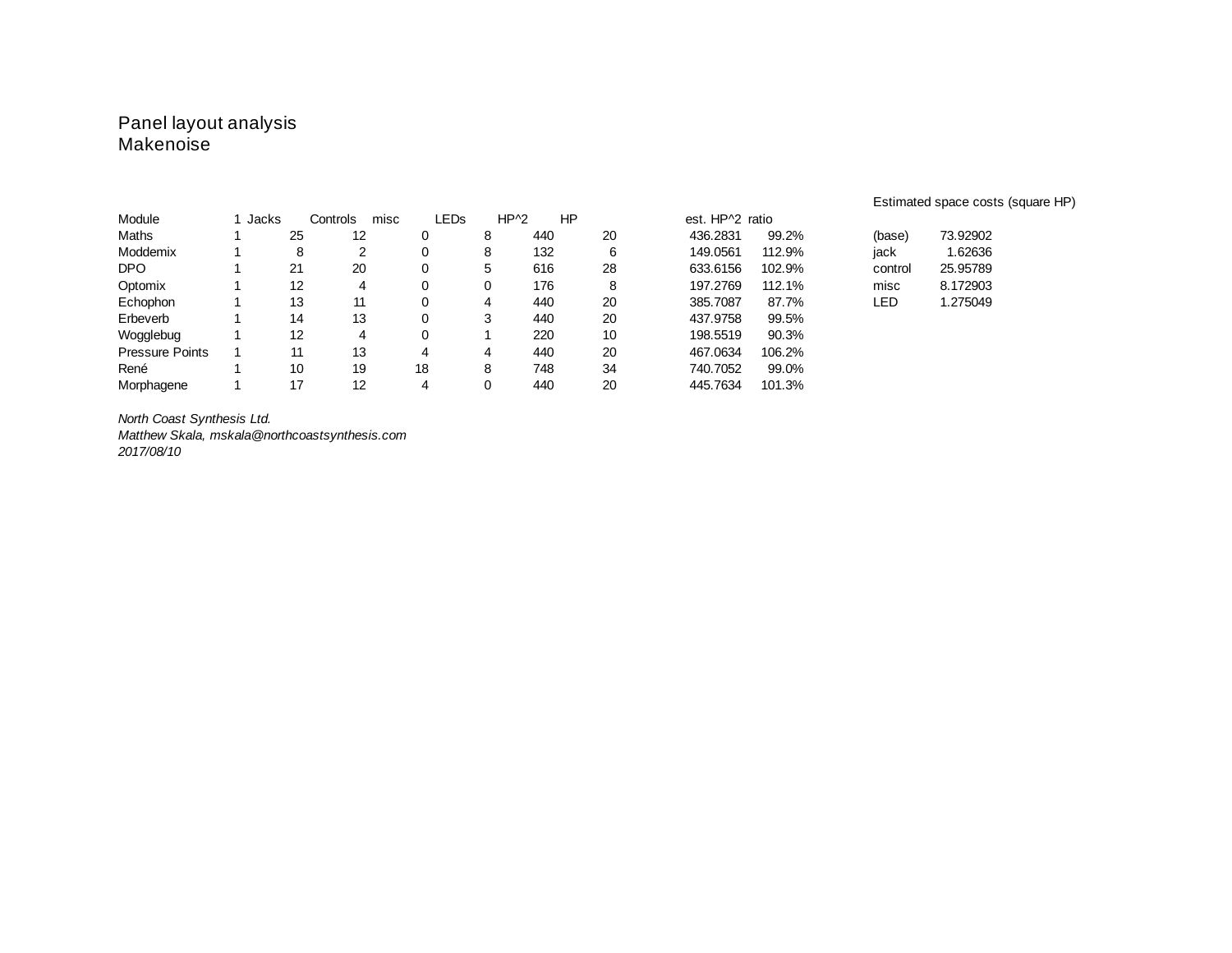### Panel layout analysis Cwejman

| Module     | 1 Jacks |    | Controls<br>misc | LEDs |   | $HP^2$ | HP | est. HP <sup>^2</sup> ratio |        |         |            |
|------------|---------|----|------------------|------|---|--------|----|-----------------------------|--------|---------|------------|
| VCO-2RM    |         | 17 | 12               | 3    | 0 | 440    | 20 | 441,3754                    | 100.3% | (base)  | 89.35365   |
| VCA-4MX    |         | 16 | 4                | 0    | 0 | 220    | 10 | 259,1808                    | 117.8% | jack    | 4.6095114  |
| D-LFO      |         | 11 |                  | 4    | 2 | 308    | 14 | 327.3414                    | 106.3% | control | 24.01874   |
| RES-4      |         | 17 | 12               |      |   | 528    | 24 | 470.37113                   | 89.1%  | misc    | $-4.85494$ |
| DMF-2      |         | 16 | 9                | ົ    | າ | 352    | 16 | 408.1364                    | 115.9% | LED     | 19.28589   |
| ADSR-VC2 1 |         | 18 | 8                | ົ    | 2 | 440    | 20 | 393.3366                    | 89.4%  |         |            |
| $NS-4$     |         | 8  | 5                | 0    | 0 | 220    | 10 | 246.3234                    | 112.0% |         |            |
| VCO-6      |         | 12 | 8                | 3    | 0 | 308    | 14 | 322.2529                    | 104.6% |         |            |
| FSH-1      |         | 8  | 5                | っ    | 0 | 308    | 14 | 236.6135                    | 76.8%  |         |            |
| $VM-1$     |         | 13 | 19               | 3    | 0 | 572    | 26 | 591.0685                    | 103.3% |         |            |

*North Coast Synthesis Ltd.*

*Matthew Skala, mskala@northcoastsynthesis.com 2017/08/10*

#### Estimated space costs (square HP)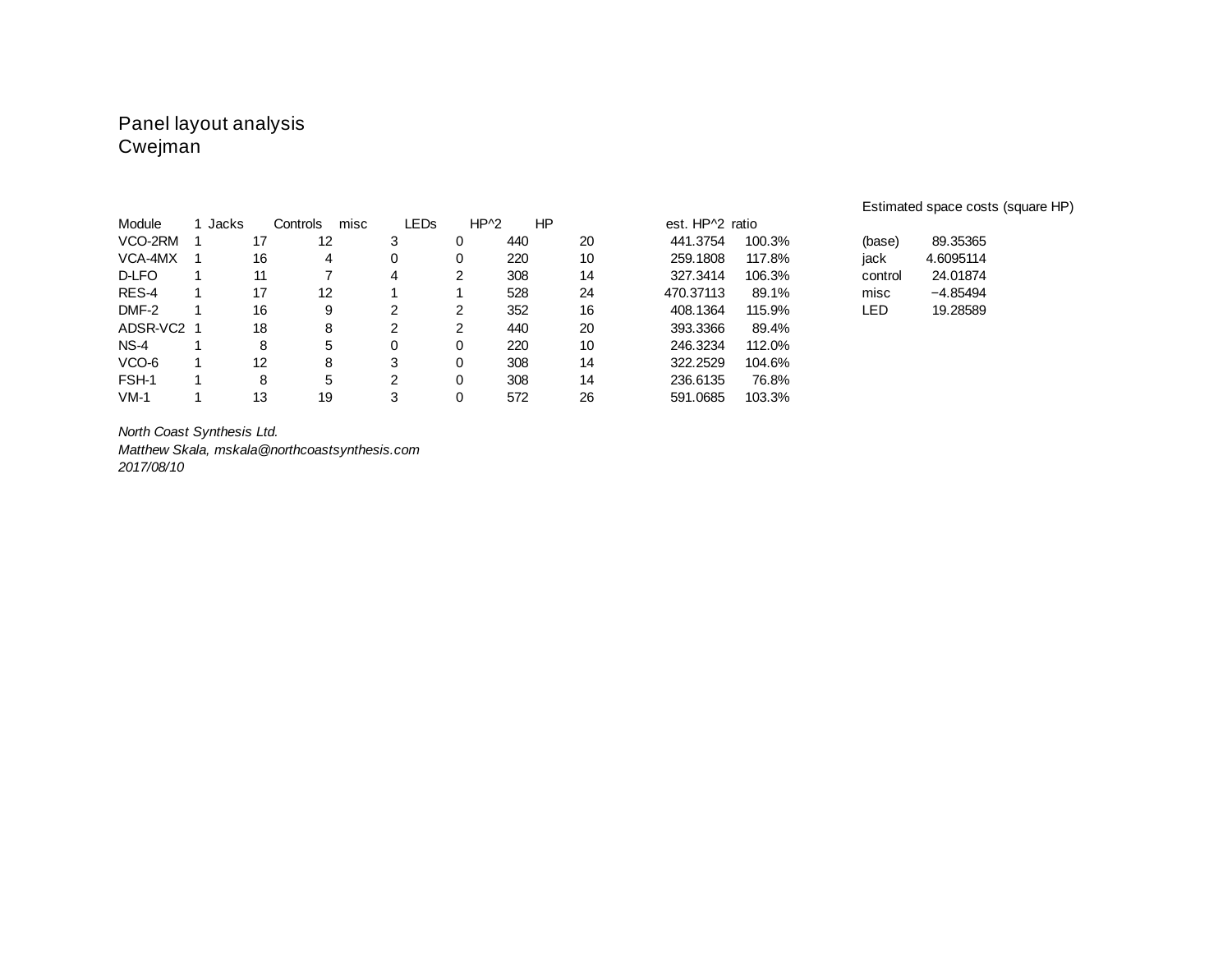## Panel layout analysis Intellijel

| Module               | 1 Jacks |    | Controls | misc | <b>LEDS</b> | $HP^2$ |     | HP |    | est. HP^2 ratio |        |            |            |
|----------------------|---------|----|----------|------|-------------|--------|-----|----|----|-----------------|--------|------------|------------|
| Dixie II+            |         | 12 | 4        |      | 3           | 2      | 176 |    | 8  | 204.6993        | 116.3% | (base)     | $-42.6444$ |
| Dixie II+            |         | 12 | 4        |      | 3           | 2      | 176 |    | 8  | 204.6993        | 116.3% | jack       | 11.874573  |
| buffered multiple    |         | 8  | 0        |      |             | 0      | 44  |    | 2  | 52.35214        | 119.0% | control    | 15.90292   |
| Shapeshifter         |         | 16 | 22       |      |             | 9      | 572 |    | 26 | 529.7304        | 92.6%  | misc       | 12.24398   |
| Dr. Octature II      |         | 13 |          |      | 2           | 9      | 308 |    | 14 | 267.8069        | 87.0%  | <b>LED</b> | 2.252609   |
| Korgasmatron II      |         | 12 | 16       |      | 4           | 2      | 440 |    | 20 | 407.7783        | 92.7%  |            |            |
| K'tron II expander 1 |         | 4  | 6        |      |             | 0      | 132 |    | 6  | 100.2714        | 76.0%  |            |            |
| Jellysquasher        |         | 12 | 17       |      |             | 11     | 396 |    | 18 | 419.4667        | 105.9% |            |            |
| <b>uVCF</b>          |         | 6  | 5        |      |             | 0      | 132 |    | 6  | 108.1176        | 81.9%  |            |            |
| <b>uVCF</b>          |         | 6  | 5        |      |             | 0      | 132 |    | 6  | 108.1176        | 81.9%  |            |            |
| Linix                |         | 18 | 12       |      |             | 9      | 352 |    | 16 |                 |        |            |            |
| Quadra               |         | 8  | 8        |      | 8           | 4      | 264 |    | 12 |                 |        |            |            |
| quad invert          |         | 8  | 0        |      |             | 0      | 44  |    |    |                 |        |            |            |
| unity mixer          |         | 8  | 0        |      |             | 0      | 44  |    |    |                 |        |            |            |
| Triatt               |         | 6  | 3        |      | 3           | 0      | 132 |    |    |                 |        |            |            |
| uScale               |         | 4  | 12       |      |             | 12     | 132 |    | 6  |                 |        |            |            |
| Audio I/O            |         | 4  | 4        |      | 4           | 24     | 220 |    | 10 |                 |        |            |            |

| est. HP^2 ratio    |  |
|--------------------|--|
|                    |  |
| 116.3%             |  |
| 116.3%             |  |
| 52.35214<br>119.0% |  |
| 92.6%              |  |
| 87.0%              |  |
| 92.7%              |  |
| 76.0%              |  |
| 105.9%             |  |
| 81.9%              |  |
|                    |  |

Estimated space costs (square HP)

| (base)  | $-42.6444$ |
|---------|------------|
| iack    | 11.874573  |
| control | 15.90292   |
| misc    | 12.24398   |
| LED     | 2.252609   |

*North Coast Synthesis Ltd. Matthew Skala, mskala@northcoastsynthesis.com 2017/08/10*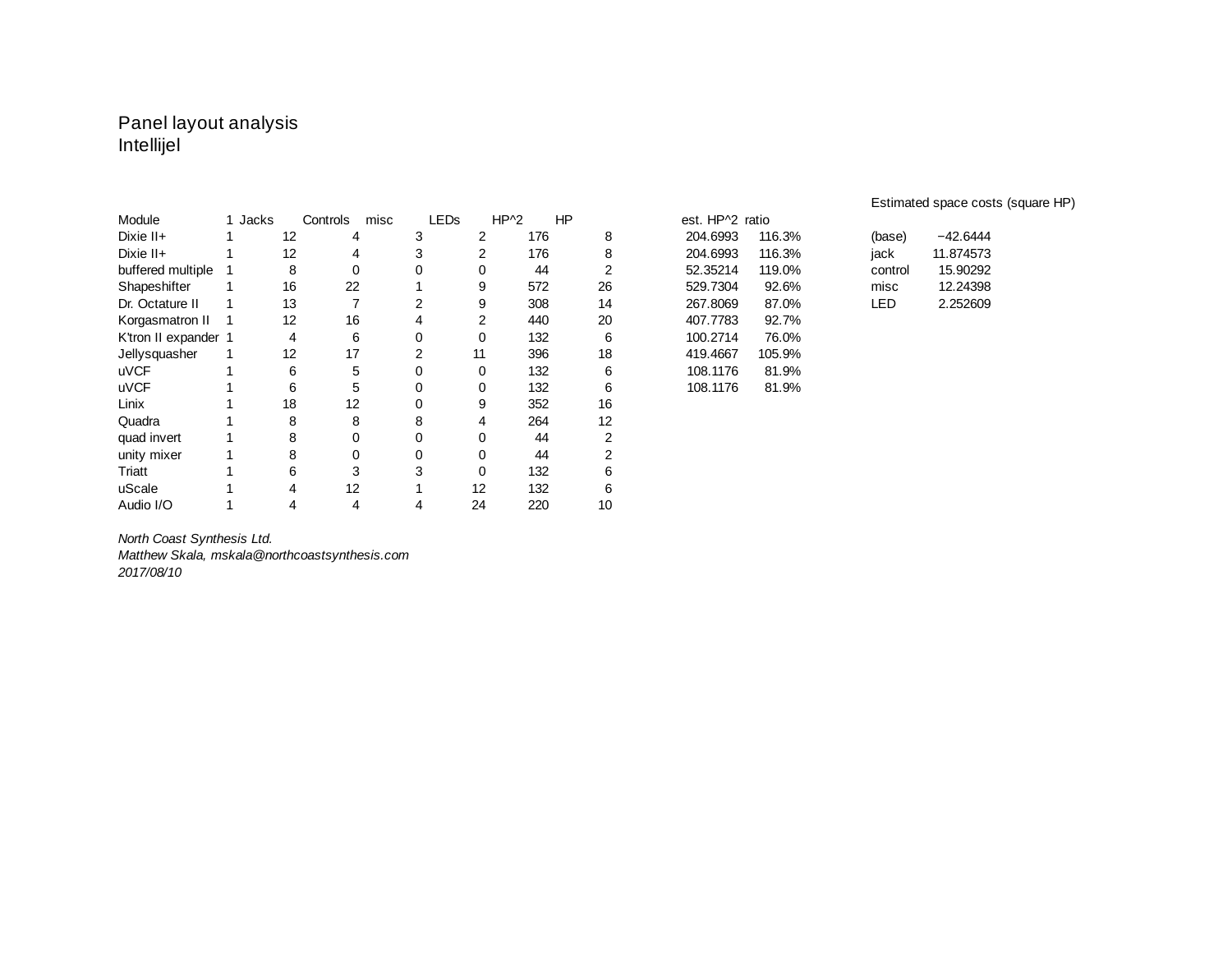#### Panel layout analysis Consensus

| Module                     | 1 Jacks      |                | Controls<br>misc | LEDS         |                | $HP^2$<br>HP |    | est. HP^2 ratio |        |            |            |  |
|----------------------------|--------------|----------------|------------------|--------------|----------------|--------------|----|-----------------|--------|------------|------------|--|
| A-110 VCO                  |              | 9              | 5                | 0            | 0              | 220          | 10 | 208.9839        | 95.0%  | (base)     | 36.09588   |  |
| A-110 VCO                  |              | 9              | 5                | 0            | 0              | 220          | 10 | 208.9839        | 95.0%  | jack       | 8.22468    |  |
| A-114 ring mod             |              | 6              | 0                | $\mathbf{0}$ | 0              | 88           | 4  | 85.44396        | 97.1%  | control    | 19.77318   |  |
| A-115 audio divider        | $\mathbf{1}$ | $\overline{c}$ | 5                | 0            | 0              | 176          | 8  | 151.41114       | 86.0%  | misc       | 13.92768   |  |
| A-116 waveform processor 1 |              | $\overline{4}$ | 5                | 0            | 0              | 176          | 8  | 167.8605        | 95.4%  | <b>LED</b> | $-2.69969$ |  |
| A-138 mixer                | 1            | 5              | 5                | 0            | 0              | 176          | 8  | 176.0852        | 100.0% |            |            |  |
| A-120 LPF                  | 1            | 5              | 5                | 0            | 0              | 176          | 8  | 176.0852        | 100.0% |            |            |  |
| A-106-6 Xpandfer filter    | $\mathbf{1}$ | 12             | 5                | 1            | 0              | 264          | 12 | 247.5856        | 93.8%  |            |            |  |
| A-131 expo VCA             | 1            | 5              | 5                | 0            | 0              | 176          | 8  | 176.0852        | 100.0% |            |            |  |
| A-130 lin VCA              |              | 5              | 5                | $\mathbf 0$  | 0              | 176          | 8  | 176.0852        | 100.0% |            |            |  |
| A-118 noise                |              | 3              | 4                | $\mathbf 0$  | $\overline{c}$ | 176          | 8  | 134.4633        | 76.4%  |            |            |  |
| A-148 S&H                  | 1            | 6              | 0                | 0            | 4              | 88           | 4  | 74.64519        | 84.8%  |            |            |  |
| A-145 LFO                  |              | 6              | $1\,$            | 1            | $\overline{2}$ | 176          | 8  | 113.74544       | 64.6%  |            |            |  |
| A-145 LFO                  |              | 6              | 1                | 1            | $\overline{2}$ | 176          | 8  | 113.74544       | 64.6%  |            |            |  |
| A-160 clock divider        | 1            | 8              | 0                | $\mathbf{0}$ | 6              | 88           | 4  | 85.69517        | 97.4%  |            |            |  |
| A-161 clock sequencer      | 1            | 8              | 0                | 0            | 8              | 88           | 4  | 80.29578        | 91.2%  |            |            |  |
| A-180 multiple             | 1            | 8              | 0                | $\Omega$     | 0              | 88           | 4  | 101.8933        | 115.8% |            |            |  |
| A-138 mixer                | 1            | 5              | 5                | 0            | 0              | 176          | 8  | 176.0852        | 100.0% |            |            |  |
| A-170 slew                 | 1            | 3              | 3                | 1            | 4              | 176          | 8  | 123.2184        | 70.0%  |            |            |  |
| A-150 VC switch            | 1            | 8              | 0                | 0            | 4              | 88           | 4  | 91.09455        | 103.5% |            |            |  |
| A-162 trigger delay        | 1            | $\overline{4}$ | 4                | 0            | $\overline{2}$ | 176          | 8  | 142.6879        | 81.1%  |            |            |  |
| A-140 ADSR                 | 1            | 5              | 4                | 1            | $\mathbf{1}$   | 176          | 8  | 167.54          | 95.2%  |            |            |  |
| A-140 ADSR                 | 1            | 5              | 4                | 1            | $\mathbf{1}$   | 176          | 8  | 167.54          | 95.2%  |            |            |  |
| Yarns                      | 1            | 8              | 4                | 4            | 4              | 264          | 12 | 225.898         | 85.6%  |            |            |  |
| <b>Braids</b>              |              | 6              | $\overline{7}$   | 4            | 0              | 352          | 16 | 279.5669        | 79.4%  |            |            |  |
| <b>Braids</b>              | 1            | 6              | $\overline{7}$   | 4            | 0              | 352          | 16 | 279.5669        | 79.4%  |            |            |  |
| Links                      | 1            | 12             | 0                | 0            | 3              | 88           | 4  | 126.693         | 144.0% |            |            |  |
| <b>Tides</b>               | 1            | 13             | 7                | $\mathbf 0$  | 3              | 308          | 14 | 273.3299        | 88.7%  |            |            |  |
| Ripples                    | 1            | 9              | 3                | 0            | 0              | 176          | 8  | 169.4375        | 96.3%  |            |            |  |
| Rings                      | 1            | 10             | 12               | $\mathbf 0$  | $\overline{c}$ | 308          | 14 | 350.2215        | 113.7% |            |            |  |
| Elements                   | 1            | 18             | 28               | 0            | $\overline{c}$ | 748          | 34 | 732.3898        | 97.9%  |            |            |  |
| Grids                      | 1            | 14             | 8                | 0            | 3              | 352          | 16 | 301.3278        | 85.6%  |            |            |  |
| <b>Streams</b>             | 1            | 8              | $11\,$           | 0            | 8              | 264          | 12 | 297.8008        | 112.8% |            |            |  |
| Kinks                      | $\mathbf{1}$ | 12             | 0                | 0            | 3              | 88           | 4  | 126.693         | 144.0% |            |            |  |
| Clouds                     | 1            | 12             | 10               | 0            | $\overline{4}$ | 396          | 18 | 321.7251        | 81.2%  |            |            |  |
| Maths                      | 1            | 25             | 12               | 0            | 8              | 440          | 20 | 457.3935        | 104.0% |            |            |  |
| Moddemix                   | 1            | 8              | $\overline{c}$   | 0            | 8              | 132          | 6  | 119.84214       | 90.8%  |            |            |  |
| <b>DPO</b>                 | 1            | 21             | 20               | $\Omega$     | 5              | 616          | 28 | 590.7793        | 95.9%  |            |            |  |

Estimated space costs (square HP)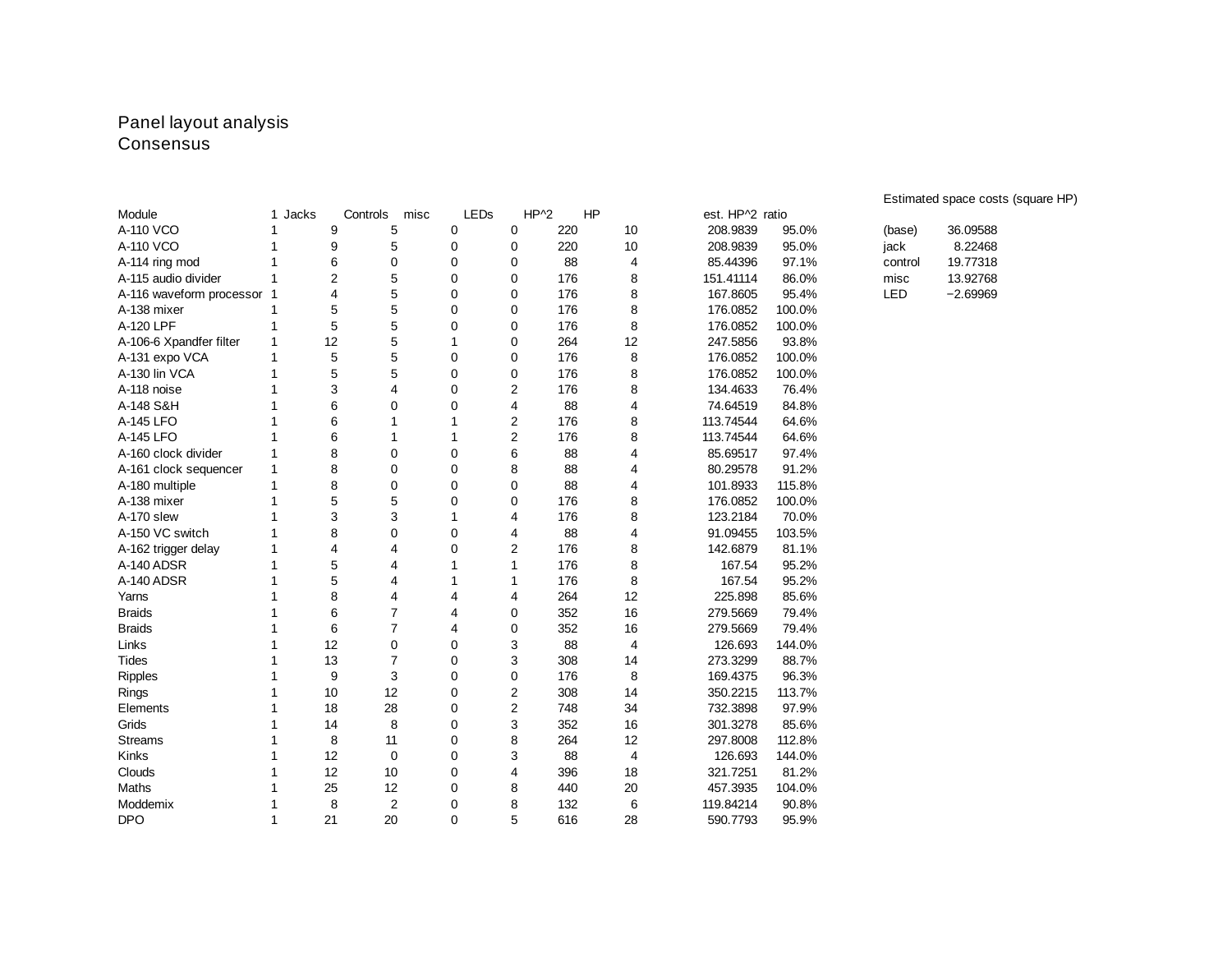| Optomix                | 1            | 12 | 4              | 0              | 0  | 176 | 8              | 213.8848  | 121.5% |
|------------------------|--------------|----|----------------|----------------|----|-----|----------------|-----------|--------|
| Echophon               | 1            | 13 | 11             | 0              | 4  | 440 | 20             | 349.7229  | 79.5%  |
| Erbeverb               | 1            | 14 | 13             | 0              | 3  | 440 | 20             | 400.1937  | 91.0%  |
| Wogglebug              | 1            | 12 | 4              | 0              | 1  | 220 | 10             | 211.18508 | 96.0%  |
| <b>Pressure Points</b> | 1            | 11 | 13             | 4              | 4  | 440 | 20             | 428.5307  | 97.4%  |
| René                   | 1            | 10 | 19             | 18             | 8  | 748 | 34             | 723.1338  | 96.7%  |
| Morphagene             | 1            | 17 | 12             | 4              | 0  | 440 | 20             | 468.9043  | 106.6% |
| VCO-2RM                | 1            | 17 | 12             | 3              | 0  | 440 | 20             | 454.9766  | 103.4% |
| VCA-4MX                | 1            | 16 | 4              | 0              | 0  | 220 | 10             | 246.7835  | 112.2% |
| D-LFO                  | 1            | 11 | $\overline{7}$ | 4              | 2  | 308 | 14             | 315.291   | 102.4% |
| RES-4                  | 1            | 17 | 12             | $\mathbf{1}$   | 1  | 528 | 24             | 424.4216  | 80.4%  |
| DMF-2                  | 1            | 16 | 9              | 2              | 2  | 352 | 16             | 368.1054  | 104.6% |
| ADSR-VC2               | 1            | 18 | 8              | $\overline{2}$ | 2  | 440 | 20             | 364.7815  | 82.9%  |
| $NS-4$                 | 1            | 8  | 5              | 0              | 0  | 220 | 10             | 200.7592  | 91.3%  |
| VCO-6                  | 1            | 12 | 8              | 3              | 0  | 308 | 14             | 334.7605  | 108.7% |
| FSH-1                  | 1            | 8  | 5              | $\overline{2}$ | 0  | 308 | 14             | 228.6146  | 74.2%  |
| $VM-1$                 | 1            | 13 | 19             | 3              | 0  | 572 | 26             | 560.4902  | 98.0%  |
| Dixie II+              | 1            | 12 | 4              | 3              | 2  | 176 | 8              | 250.2684  | 142.2% |
| Dixie II+              | 1            | 12 | 4              | 3              | 2  | 176 | 8              | 250.2684  | 142.2% |
| buffered multiple      | 1            | 8  | 0              | 0              | 0  | 44  | 2              | 101.8933  | 231.6% |
| Shapeshifter           | 1            | 16 | 22             | $\mathbf{1}$   | 9  | 572 | 26             | 592.33118 | 103.6% |
| Dr. Octature II        | 1            | 13 | $\overline{7}$ | 2              | 9  | 308 | 14             | 284.98711 | 92.5%  |
| Korgasmatron II        | 1            | 12 | 16             | 4              | 2  | 440 | 20             | 501.4743  | 114.0% |
| K'tron II expander     | 1            | 4  | 6              | 0              | 0  | 132 | 6              | 187.6337  | 142.1% |
| Jellysquasher          | 1            | 12 | 17             | $\overline{2}$ | 11 | 396 | 18             | 469.0948  | 118.5% |
| <b>uVCF</b>            | 1            | 6  | 5              | 0              | 0  | 132 | 6              | 184.3099  | 139.6% |
| <b>uVCF</b>            | 1            | 6  | 5              | 0              | 0  | 132 | 6              | 184.3099  | 139.6% |
| Linix                  | 1            | 18 | 12             | $\mathbf 0$    | 9  | 352 | 16             | 397.1211  | 112.8% |
| <b>Quadra</b>          | 1            | 8  | 8              | 8              | 4  | 264 | 12             | 360.7014  | 136.6% |
| quad invert            | 1            | 8  | 0              | 0              | 0  | 44  | $\overline{c}$ | 101.8933  | 231.6% |
| unity mixer            | 1            | 8  | 0              | 0              | 0  | 44  | 2              | 101.8933  | 231.6% |
| Triatt                 | 1            | 6  | 3              | 3              | 0  | 132 | 6              | 186.5465  | 141.3% |
| uScale                 | 1            | 4  | 12             | 1              | 12 | 132 | 6              | 287.8041  | 218.0% |
| Audio I/O              | $\mathbf{1}$ | 4  | 4              | 4              | 24 | 220 | 10             | 139.0054  | 63.2%  |

*North Coast Synthesis Ltd. Matthew Skala, mskala@northcoastsynthesis.com*

*2017/08/10*